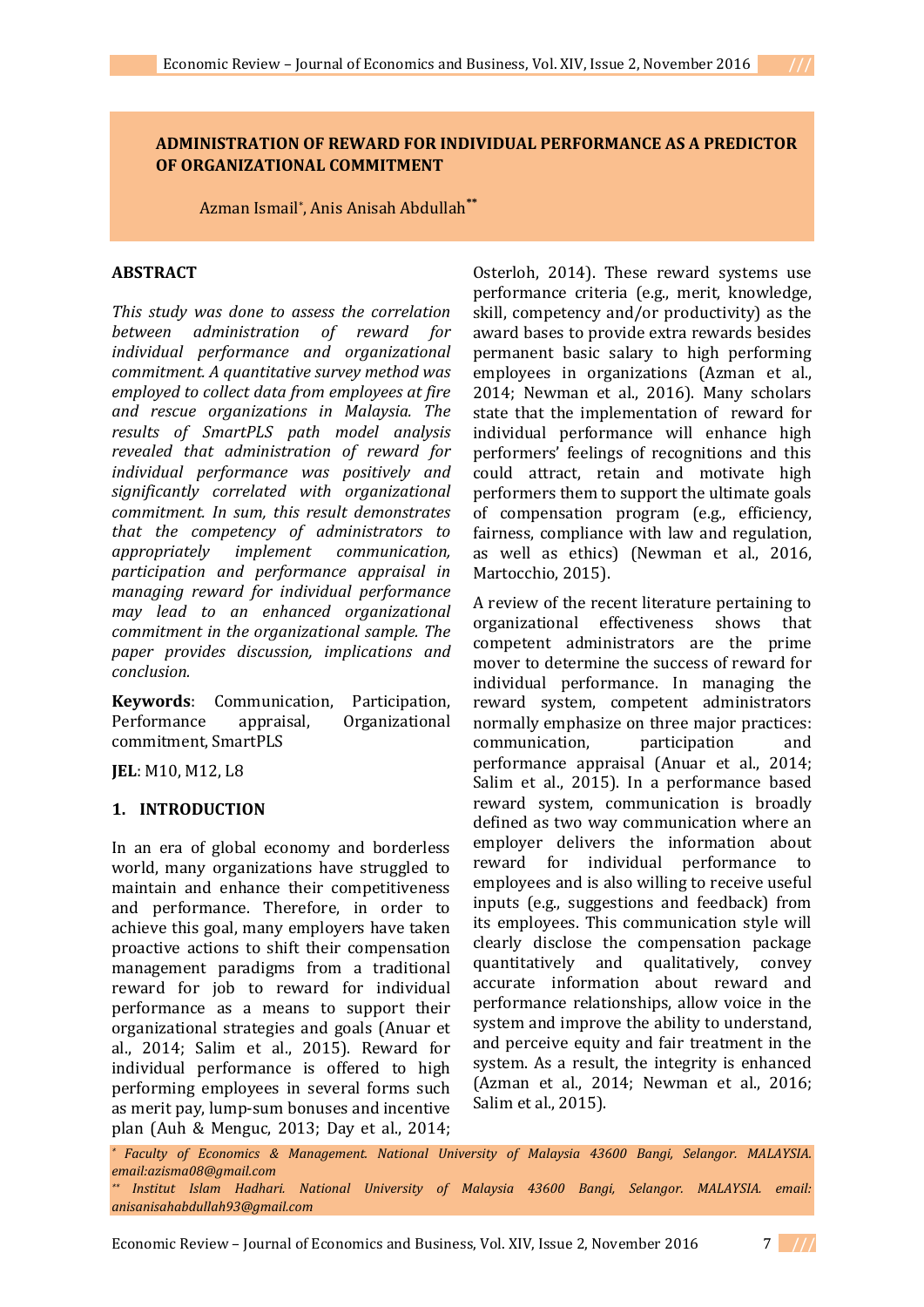While participation is often interpreted as employers' encouragement towards employees who work at different job levels and categories to involve in decision-making, information-processing and/or problemsolving activities are related to the startup and operating systems. This participation style may strongly encourage the management and employees to cooperate in the establishment of reward for individual performance and advocate them to be honest in making personal contributions to their organizations (Newman et al., 2016; Salim et al., 2015; Shaed et al., 2015).

Furthermore, performance appraisal is generally defined as a cyclical process in which employers design formal evaluation methods to evaluate employees' performance based on the cognitive principle. For example, many organizations design formal evaluation in several formats such as ranking and rating employee performance in organizations. The use of these evaluation formats can help management to determine the type, level, and/or amount of reward according to individual performance ratings in organizations (Newman et al., 2016, Salim et al., 2015).

Interestingly, extant studies about reward for individual performance in Western and non-Western countries reveal that the competency of administrators to appropriately plan and implement communication, participation and performance appraisal in allocating rewards based on performance criteria may have a significant impact on employee outcomes, especially organizational commitment (Anuar et al., 2014; Newman et al., 2016; Salim et al., 2015). In an organizational behavior perspective, organizational commitment is broadly interpreted according to three major dimensions. First, affective commitment is often defined as an employee's emotional attachment to, involvement in, and identification with an organization (Meyer, 1991; McShane and Glinow, 2015). Second, continuance commitment is when an employee wants to remain a member of an organization because of the awareness of the costs associated with leaving it (Meyer, 1991; Colquitt, 2013). Third, normative commitment is viewed as an employee's wish to remain a member of an organization due to a feeling of obligation (Meyer, 1991). In sum, when an employee possesses high levels of affective, continuance and normative commitment, this situation can strongly invoke his/her sense of attachment with an organization (Colquitt, Lepine and Wesson, 2013; McShane and Glinow, 2015).

Within a workplace compensation model, many scholars concur that communication, participation, performance appraisal and organizational commitment are distinct, but they are strongly interconnected concepts. For example, the ability of administrators to appropriately implement communication, participation, and performance appraisal in allocating rewards based on performance criteria may lead to an enhanced organizational commitment (Anuar et al., 2014; Salim et al., 2015).

Although the nature of this relationship is interesting, the predicting variable of administrators in managing reward for individual performance has not been thoroughly investigated in the workplace compensation research literature (Salim et al., 2015; Armstrong, 2014). Many scholars argue that this situation is due to the previous studies that have much described the characteristics of reward for individual performance (Armstrong, 2014; Anuar et al., 2014), utilizing a simple association method to evaluate employee perceptions towards various kinds of performance based reward (Anuar et al., 2014; Martocchio, 2015), while neglecting to quantify the effect size and nature of relationship between reward for individual and specific employee outcomes (Armstrong, 2014; Martocchio, 2015). Consequently, these studies have only provided general findings and this is not adequate to assist practitioners in understanding the complexity of reward for individual performance concept and crafting strategic action plans to meet the vision and missions of agile organizations (Armstrong, 2014; Salim et al., 2015). Therefore, this situation motivates the researchers to fill in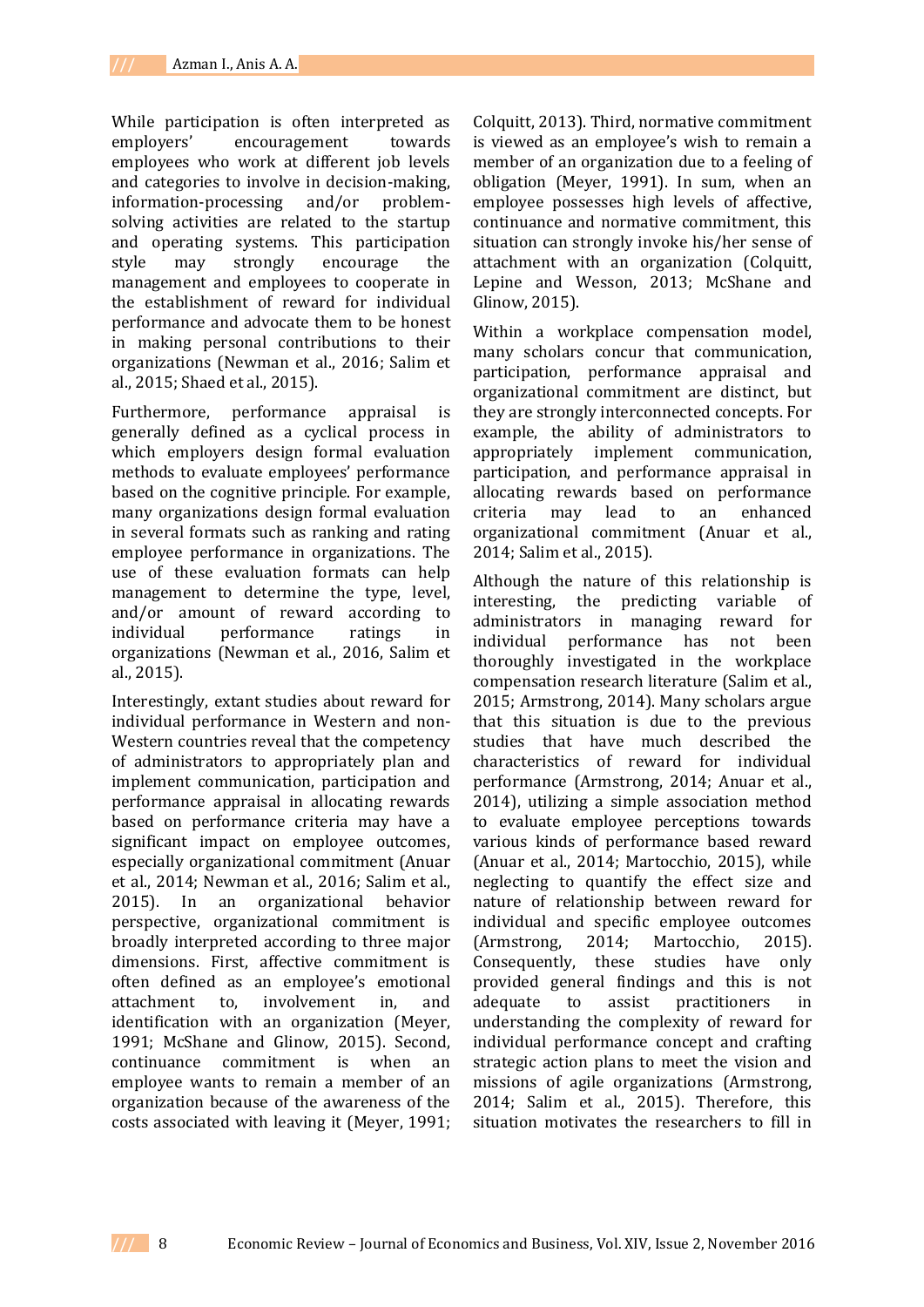the gap of literature by quantifying the effect of reward for individual performance on organizational commitment.

### **2. OBJECTIVE OF THE STUDY**

This study consists of three major objectives: first, to measure the relationship between communication and organizational commitment; second, to measure the relationship between participation and organizational commitment; and finally, to measure the relationship between performance appraisal and organizational commitment.

## **3. LITERATURE REVIEW**

Lazear and Rosen's (1979) tournament theory describes two types of players that are winners and losers in a tournament. In organizations, high performing employees are usually treated as winners in a job competition and they should be awarded a higher type, level and/or amount of reward as compared to non-performing employees. As a result, it may affect employee behavior. Adams' (1963) equity theory suggests that if an employee viewed that he/she receives rewards equal with his/her contributions (e.g., effort and ability) this may lead to induced positive behavior. The notion of these theories promotes that reward differentials based on individual performance will easily be accepted by employees if administrators can appropriately implement communication, participation and performance appraisal in managing the reward systems. This idea has received strong support from the individual, performance based reward research literature.

For example, several recent studies were conducted using a direct effects model to examine reward for individual performance in different samples, such as perceptions of 333 middle and upper managers at the government sector in Malaysia (Garib Singh, 2009), 104 hotel managers around Langkawi, Malaysia (Rozila, 2013), 203 staff members of public and private university in Kenya (Wainaina et al., 2014), 109 public servants of several government agencies in Putrajaya and Selangor, and 50 district staff officers in peninsular Malaysia (Azman et al., 2014). The findings of these surveys revealed that the competency of administrators to openly deliver the information about reward for individual performance, actively encourage participation style in making decisions about reward for individual performance, and appropriately use performance appraisal procedure to determine rewards based on individual performance had been an important predictor of organizational commitment (Anuar, 2014; Salim et al., 2015). Thus, it was hypothesized that:

H1: There is a positive relationship between communication and organizational commitment

H2: There is a positive relationship between participation and organizational commitment

H3: There is a positive relationship between performance appraisal and organizational commitment

## **4. METHODOLOGY**

## **4.1. Research Design**

This study employed a cross-sectional research design which allowed the researchers to integrate the rewards for performance literature and the real survey as a main procedure to collect the data for this study. According to Cresswell, (2014) and Sekaran & Bougie (2011), using this data collection procedure may help the researchers to gather accurate data, decrease bias and increase quality of data being collected. This study was conducted at fire and rescue organizations in Malaysia. At the early stage of this study, a survey questionnaire was drafted based on the performance based reward literature. After that, a back translation technique was employed to translate the survey questionnaires into English and Malay versions in order to increase the validity and reliability of research findings (Cresswell, 2014; Sekaran & Bougie, 2011).

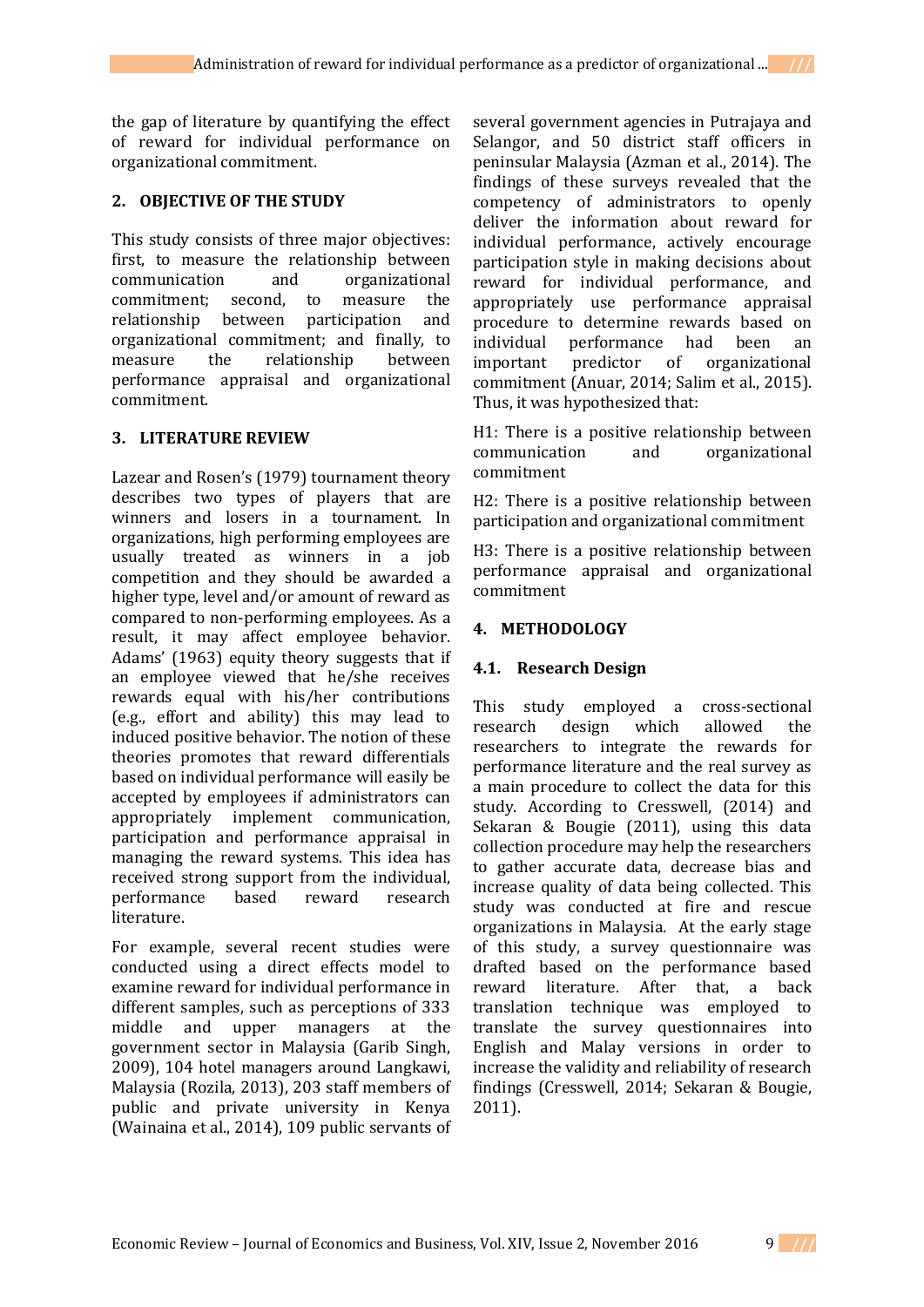#### **4.2. Measures**

The survey questionnaire consists of four major parts. First, communication had four items adapted from rewards administration literature (Sperling et al., 2008; Scott et al., 2007; Downs & Hazen, 1977). The dimensions used to measure communication were clarity, knowledge, and trust. Second, participation had three items adapted from rewards administration literature (Belfield & Marsden, 2003; Kim, 1999; Lee et al., 1999). The dimensions used to measure participation were participation in the design of pay system and participation in the administration of pay system. Third, performance appraisal had three items adapted from rewards management literature (Brown et al., 2010; Ismail et al., 2011; Kalb et al., 2006; Kelly et al., 2008; Sabeen & Mehboob, 2008; Sogra et al., 2009). The dimensions used to measure performance appraisal were clarity, trust, and fairness (procedures and process). Finally, organizational commitment had five items that were adjusted from the organizational commitment literature (Meyer & Allen, 1997; Mowday, Steers & Porter, 1979). The dimensions used to measure organizational commitment were intrinsic and extrinsic.

All these items were measured using a 7-item scale ranging from "strongly disagree/dissatisfied" (1) to "strongly agree/satisfied" (7). Demographic variables were used as controlling variables because this study emphasizes on employee attitudes.

#### **4.3. Sample**

A convenient sampling was employed to collect 159 usable survey questionnaires from employees in the organizations. This sampling technique was applied because the management of the organization had not given the list of registered employees to the researchers and this situation did not allow the researchers to use a random technique in choosing respondents for this study. The survey questionnaires were answered by participants based on their consents and on a voluntary basis.

#### **4.4. Data Analysis**

The SmartPLS was used to assess the validity and reliability of the instrument and test the research hypotheses. The main advantage of using this statistical package may deliver latent variable scores, avoid small sample size problems, estimate every complex model with many latent and manifest variables, hassle stringent assumptions about the distribution of variables and error terms, and handle both reflective and formative measurement models (Henseler & Chin., 2010, Ringle & Will, 2005). The SmartPLS path model was employed to assess the path coefficients for the structural model using the standardized beta (β) and t statistics. The value of  $R<sup>2</sup>$  is used as an indicator of the overall predictive strength of the model. The value of  $R<sup>2</sup>$  is considered as follows; 0.19 (weak), 0.33 (moderate) and 0.67 (substantial) (Henseler & Chin., 2010; Chin, 2001). As an additional assessment of model fit in PLS analysis, we carried out a test of predictive relevant using blindfolding procedure (Q<sup>2</sup> statistic) (Hair et al., 2014). According to Chin  $(2003)$ , the  $0<sup>2</sup>$  statistic is a jackknife version of the R<sup>2</sup> statistic. It represents a measure of how well observed values are reconstructed by the model and its parameter estimates. Model with  $Q<sup>2</sup>$  greater than zero is considered to have predictive relevant. The value of  $Q^2$  is considered as follows: 0.02 (small predictive relevance for an endogenous construct), 0.15 (medium predictive relevance for an endogenous construct), and 0.35 (large predictive relevance for an endogenous construct) (Hair et al., 2014).

#### **5. FINDINGS**

Table 1 shows that the majority of respondents were males (87.4%), aged from 25 to 34 (39.0%), Malaysia Certificate of Education holders (77.4%), supporting staff (71.7%), working experiences from 5 to 14 years (32.1%), monthly salary between Malaysian Ringgit RM 2500 to 3999 (54.1%), and married employees (73.0%).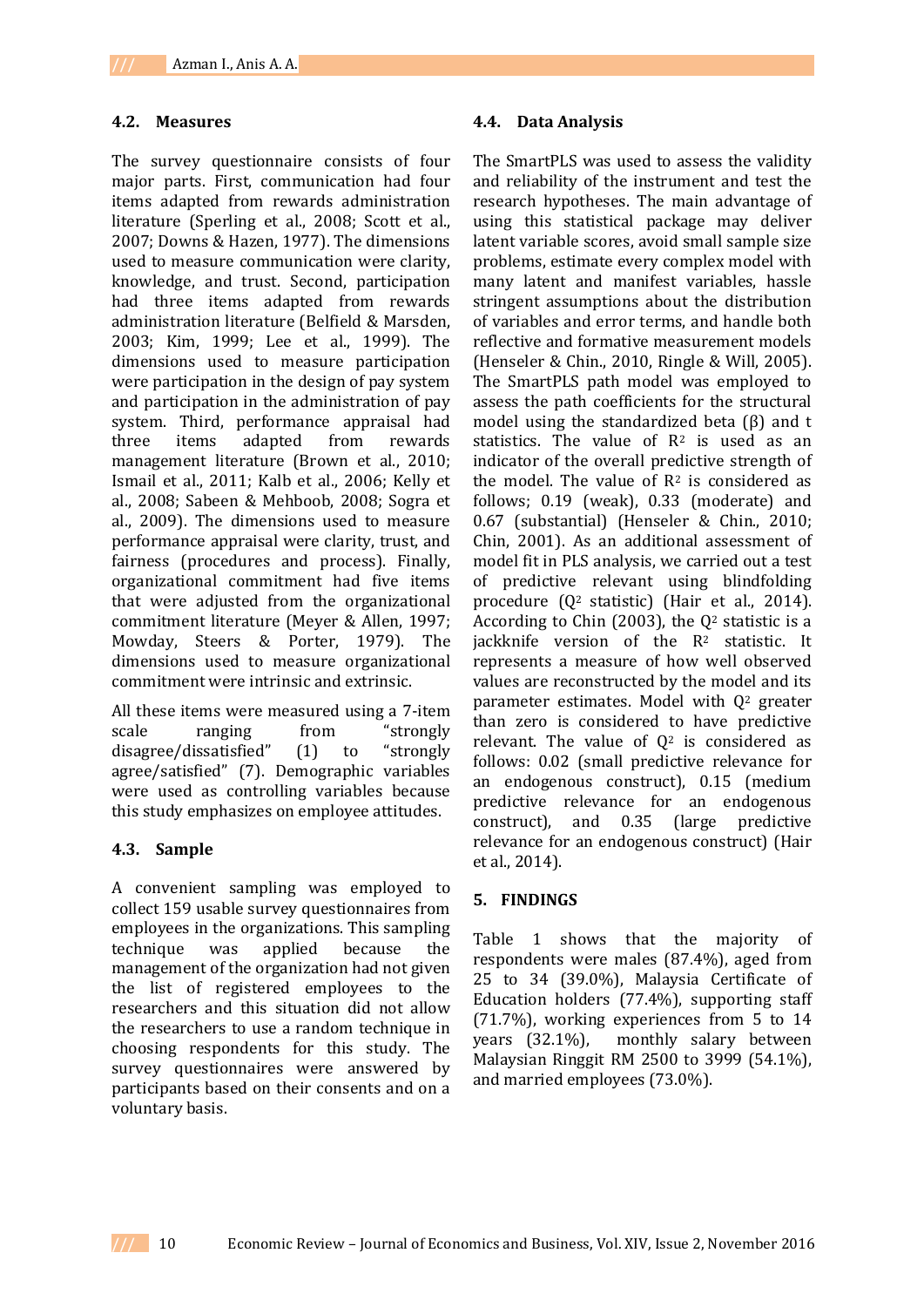|  | Table 1. Respondent Characteristic (n = 159) |  |  |
|--|----------------------------------------------|--|--|
|--|----------------------------------------------|--|--|

| Respondent   | Sub Profile                 | Percent |
|--------------|-----------------------------|---------|
|              |                             | age     |
| Gender       | Male                        | 87.4    |
|              | Female                      | 12.6    |
| Age (years)  | < 25                        | 10.7    |
|              | $25 - 34$                   | 39.0    |
|              | $35 - 44$                   | 27.7    |
|              | $45 - 54$                   | 16.4    |
|              | > 55                        | 6.3     |
| Education    | LCE / SRP                   | 3.1     |
| Level        | MCE / SPM                   | 77.4    |
|              | HSC / STPM                  | 8.8     |
|              | Diploma                     | 6.9     |
|              | Degree                      | 3.8     |
| Position     | Management &                | 14.5    |
|              | professional group          |         |
|              | Supervisory group           | 8.2     |
|              | Technical staff             | 3.8     |
|              | Clerical & supporting staff | 71.7    |
|              | Other                       | 1.9     |
| Tenure of    | < 5                         | 17.6    |
| service      | $5 - 14$                    | 32.1    |
| (years)      | $15 - 24$                   | 22.0    |
|              | > 25                        | 28.3    |
| Gross        | < 1,000                     | 4.4     |
| monthly      | $1,000 - 2,499$             | 35.2    |
| salary (MYR) | $2,500 - 3,999$             | 54.1    |
|              | $4,000 - 5,499$             | 4.4     |
|              | $5,500 - 6,999$             | 1.9     |
| Marital      | Single                      | 27.0    |
| status       | Married                     | 73.0    |

*Note: LCE / SRP:Lower School Certificate / Sijil Rendah Pelajaran MCE / SPM:Malaysia Certificate of Education / Sijil* 

*Pelajaran Malaysia HSC / STPM:Higher School Certificate / Sijil Tinggi Pelajaran Malaysia*

#### **5.1. Validity And Reliability of Instrument**

Table 2 shows the factor loadings and cross loadings for different constructs. The correlation between items and factors had higher loadings than other items in the

different constructs, as well as the loadings of variables that were greater than 0.70 in their own constructs in the model which is considered adequate (Henseler & Chin., 2010). Overall, the validity of the measurement model met the criteria, while the values of composite reliability for all constructs were greater than 0.80, indicating that the instrument used in this study had high internal consistency (Henseler & Chin., 2010; Nunally & Bernstein, 1994).

Table 2. The Results of Factor Loadings and Cross Loadings for Different Constructs, and Composite Reliability

| Constructs                   | Cross Factor | Composite   |
|------------------------------|--------------|-------------|
|                              | Loading      | Reliability |
| Communication                | 0.752-0.780  | 0.851       |
| Participation                | 0.739-0.838  | 0.870       |
| Performance<br>Appraisal     | 0.739-0.874  | 0.866       |
| Organizational<br>Commitment | 0.719-0.841  | 0.887       |

Table 3 shows the results of convergent and discriminant validity analyses. All concepts had the values of AVE larger than 0.5, indicating that they met the acceptable standard of convergent validity (Barclay, Higgins & Thompson, 1995; Fornell & Larker, 1981). Besides that, all constructs that had the values of AVE in diagonal were greater than the squared correlation with other constructs in off diagonal, signifying that all concepts met the acceptable standard of discriminant validity (Henseler & Chin., 2010; Yang, 2009).

| Construct                 | <b>AVE</b> |       |       |       | 4     |
|---------------------------|------------|-------|-------|-------|-------|
| Communication             | 0.588      | 0.767 |       |       |       |
| Participation             | 0.690      | 0.475 | 0.831 |       |       |
| Performance Appraisal     | 0.685      | 0.252 | 0.400 | 0.828 |       |
| Organizational Commitment | 0.612      | 0.560 | 0.477 | 0.401 | 0.782 |

Table 3. The Results of Convergent and Discriminant Validity Analyses

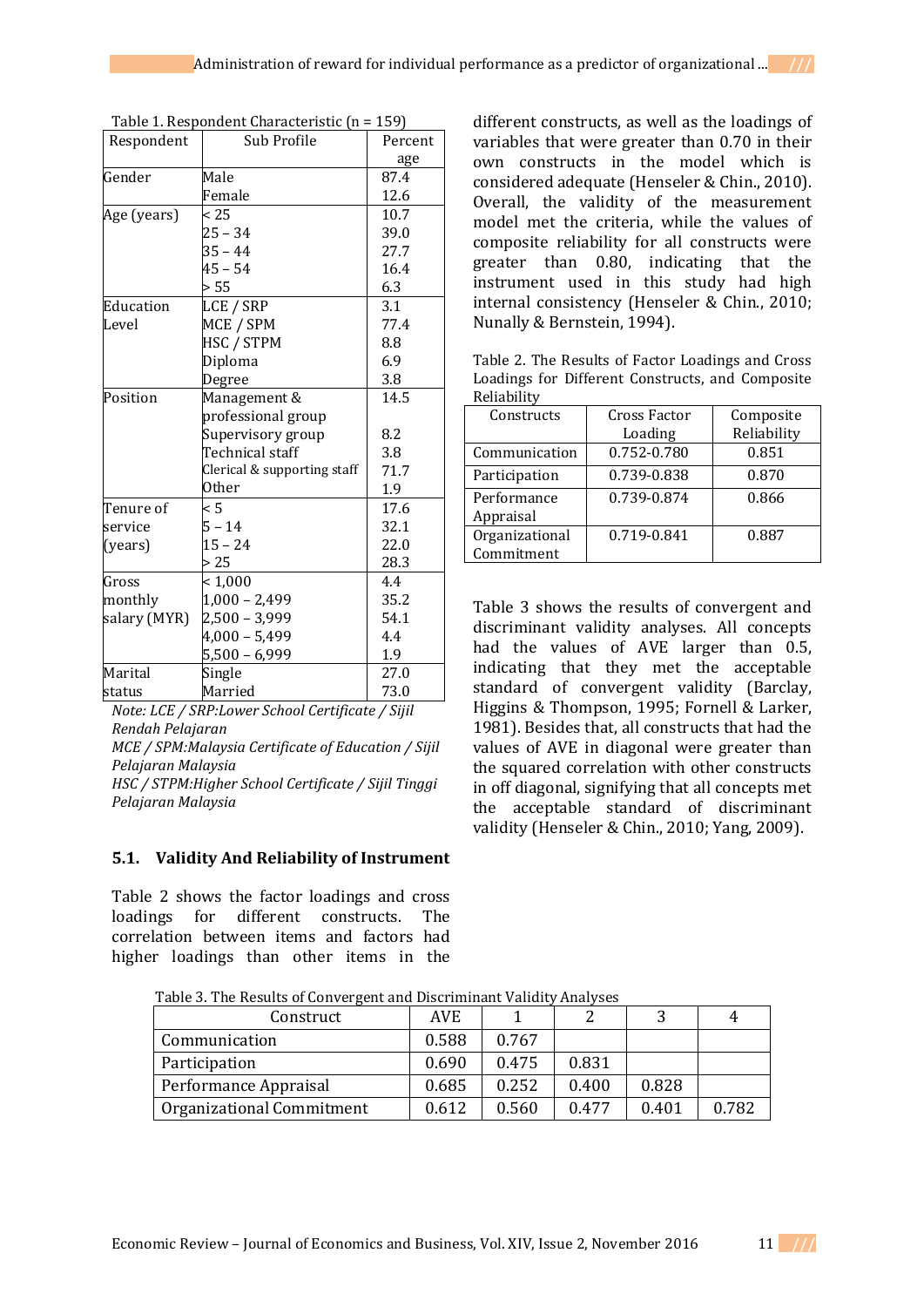#### **5.2. Analysis of the Constructs**

Table 4 shows the results of variance inflation factor and descriptive statistics. The means for all constructs were from 4.8506 to 5.2453, signifying that majority respondents perceived the levels of communication, participation, performance appraisal, and organizational commitment ranging from high (4) to highest level (7) in the organizations. The values of variance inflation factor for the relationship between the independent variable (i.e., communication, participation, performance appraisal) and the dependent variable (i.e., organizational commitment) were less than 5.0, signifying that the data were not affected by serious collinearity problem (Hair et al., 2014). These results further confirm that the instrument used in this study has met the acceptable standards of validity and reliability analyses.

| Construct                      | Mean   | Standard  | Variance                |  |
|--------------------------------|--------|-----------|-------------------------|--|
|                                |        | Deviation | <b>Inflation Factor</b> |  |
| Communication                  | 4.8506 | 0.81768   | 1.300                   |  |
| Participation                  | 4.9413 | 0.64907   | 1.448                   |  |
| Performance Appraisal          | 5.2453 | 0.64681   | 1.197                   |  |
| <b>Organization Commitment</b> | 5.1296 | 0.65144   |                         |  |

Table 4. The Results of Variance Inflation Factor and Descriptive Statistics

#### **5.3. Outcomes of Testing Hypotheses**

Figure 1 shows that organization commitment had R<sup>2</sup> value of 0.411 that was more than 0.19 (Henseler & Chin, 2010), showing that the overall predictive strength of the model was moderate. It explains that the inclusion of participation in the analysis had explained 41 percent of the variance in the dependent variable. Specifically, the results of testing the research hypothesis showed that communication was positively and significantly correlated with organizational commitment ( $β=0.412$ ; t=5.825), therefore H1 was supported. This result confirms that communication is an important predictor of

organizational commitment. The results of testing the research hypothesis showed that participation was positively and significantly correlated with organizational commitment  $(β=0.194; t=2.530)$ , therefore H2 was supported. This result confirms that participation is an important predictor of organizational commitment. The results of testing the research hypothesis showed that performance appraisal was positively and significantly correlated with organizational commitment ( $β=0.220$ ; t=3.281), therefore H3 was supported. This result confirms that performance appraisal is an important predictor of organizational commitment.



*Note: Significant at \*t >1.96* Figure 1. The Outcomes of Testing Hypotheses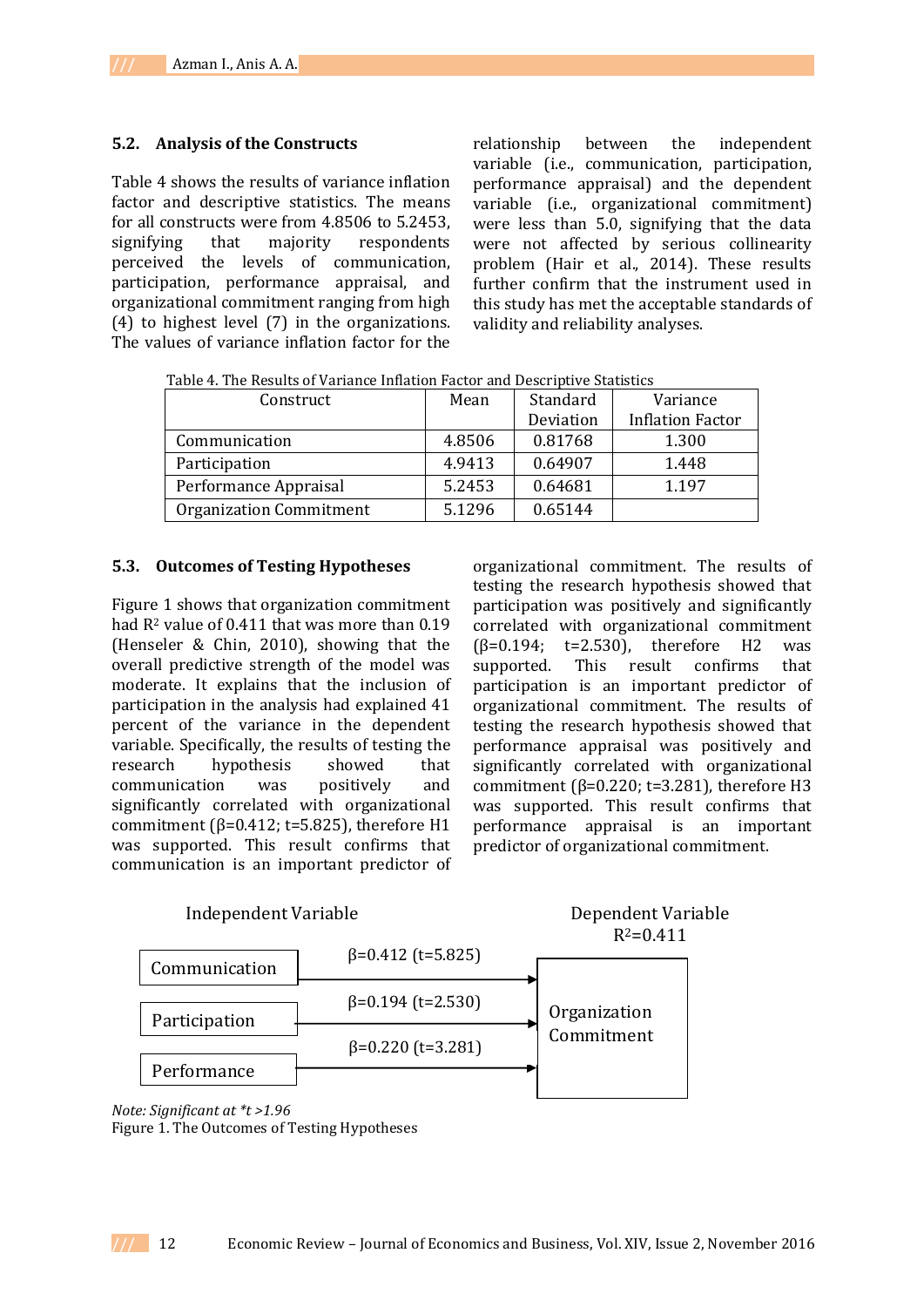As an extension of testing the research hypotheses, other tests were further conducted to determine the effect sizes for all constructs, overall predictive strength of the model and predictive relevant for the reflective endogenous latent variable in the hypothesized model. The result of testing effect size  $(f^2)$  for communication showed that it had  $f<sup>2</sup>$  value 0.222 which was higher than 0.15 (Hair et al., 2014), indicating that it had moderate effect. The result of testing effect size  $(f^2)$  for participation showed that it had  $f^2$ value 0.044 which was lower than 0.15 (Hair et al., 2014), indicating that it had small effect. The result of testing effect size  $(f<sup>2</sup>)$  for performance appraisal showed that it had f<sup>2</sup> value 0.068 which was lower than 0.15 (Hair et al., 2014), indicating that it had small effect. Besides, a test of predictive relevance for the reflective endogenous latent variable showed that it had  $0^2$  value 0.226 which was greater than zero for the reflective endogenous latent variable. This result has predictive relevance. In terms of explanatory power, the  $Q<sup>2</sup>$  value for organizational commitment was more than 0.15, showing that it had medium predictive relevance (Hair et al., 2014).

### **6. DISCUSSION AND IMPLICATIONS**

The findings of this study prove that administration of reward for individual performance is an important predictor of organizational commitment in the organizations. In the context of this study, administrators have planned and implemented performance based according to the policies and rules as established by their stakeholders. Majority respondents view that the levels of communication, participation, performance appraisal, and organizational commitment are high. This situation posits that the ability of administrators to openly communicate the information about reward for individual performance, highly encourage participation style in making decisions about reward for individual performance, and appropriately use performance appraisal procedure to allocate rewards based on individual performance may lead to greater

organizational commitment in the organizations.

This study provides three important implications: theoretical contribution, robustness of research methodology, and practical contribution. In terms of theoretical contribution, the findings of this study have provided great potential for understanding the influence of communication, participation, and performance appraisal on organizational commitment in the performance reward system models of the studied organizations. This result also has supported and extended the studies by McCausland et al. (2005), Garib Singh (2009), Brown et al. (2010), Ismail et al. (2011a), Ismail et al. (2011), and Anuar et al. (2014). With respect to the robustness of research methodology, the survey questionnaire used in this study had satisfactorily met the requirements of validity and reliability analyses. This situation could lead to produced accurate and reliable research findings.

With regard to the practical contribution, the findings of this study can be used as guidelines by practitioners to improve the management of reward for individual performance in a knowledge based organization. This objective may be realized if management pay more attention on the following aspects: first, the adequacy of reward should be revisited in line with the current national cost of living standards and organizational expectations. Improvement in this aspect may help high performers to upgrade their standards of living and statuses in society, as well as motivate them to continuously support their organization strategic vision and missions. Second, training content and methods should be updated by concentrating on strengthening administrators' soft skills. These skills may stimulate administrators to use their intellectuals in executing daily job and practice comfortable interaction styles in resolving employees' complaints and demands. Third, high commitment management practices should be promoted to enable employees from different job levels and categories to be involved in the process of

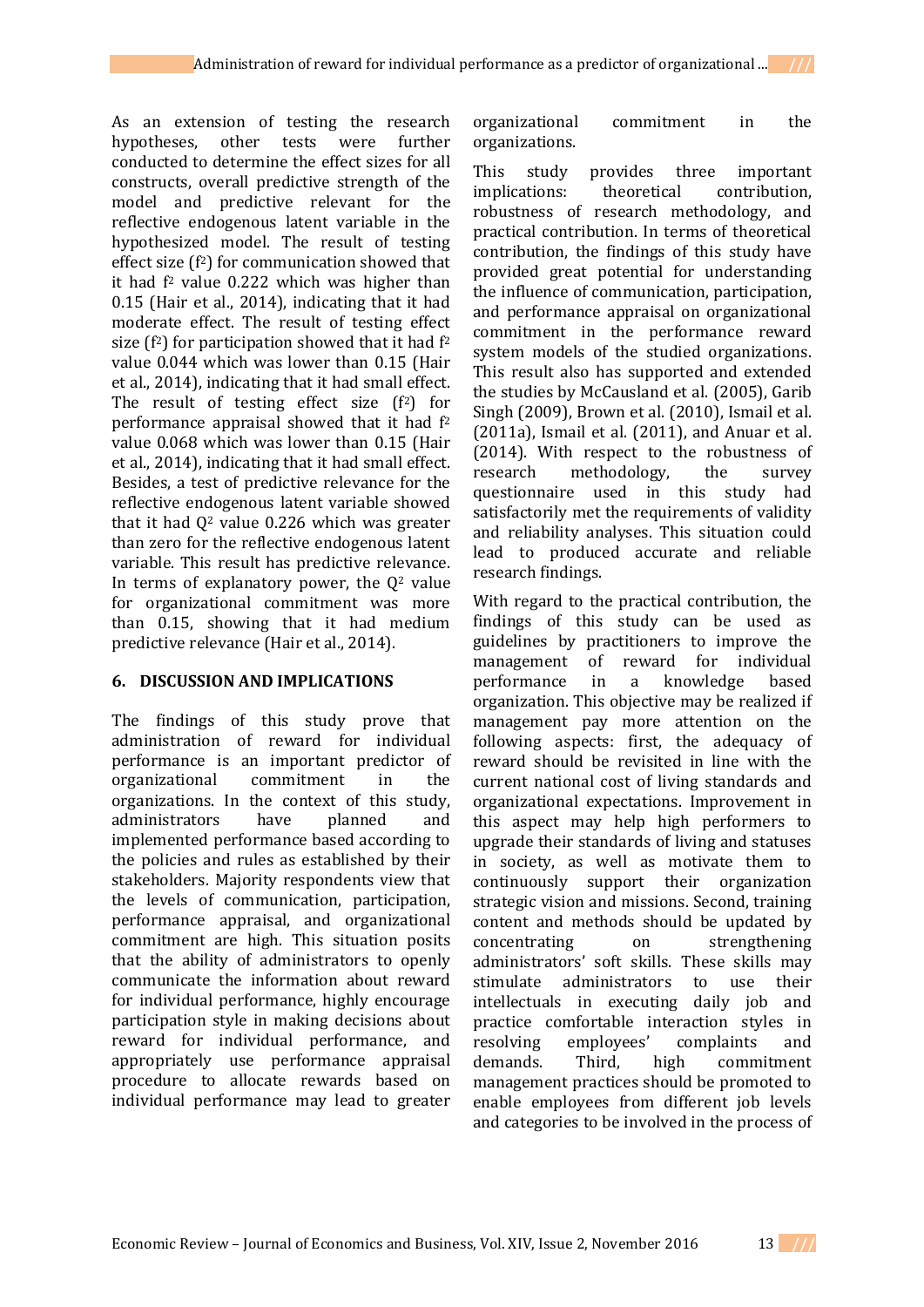establishing and implementing reward for individual performance. Finally, performance appraisal should be used as an important instrument to identify employees' weaknesses, provide material and moral support in building employee's capabilities, and suggest unconventional ways to improve employee performance. If these suggestions are heavily considered this may motivate employees to maintain and support the goals of workplace administration of reward for individual performance.

### **7. CONCLUSION**

This study assessed a conceptual schema developed based on the workplace compensation model research literature. The measurement scale used in this study satisfactorily met the requirements of validity and reliability analyses. The results of SmartPLS path model analysis revealed that reward for individual performance administration was positively and significantly correlated with organizational commitment, therefore H1, H2 and H3 were fully supported. The findings demonstrate that the capability of administrators to openly communicate the information about reward for individual performance, highly encourage participation style in making decisions about reward for individual performance, and appropriately use performance appraisal procedure to determine rewards based on individual performance has enhanced employees' commitment to organization. In addition, this result has supported and broadened reward for individual performance research literature that is mostly published in overseas. Therefore, current research and practice within organizational compensation model needs to consider communication, participation and performance appraisal as fundamental elements of the reward for individual performance domain. This study further suggests that the ability of administrators to properly plan and implement reward for individual performance will strongly induce positive subsequent personal outcomes (e.g., fairness, satisfaction, performance, and commitment). Besides, this

positive behavior may lead to maintained and enhanced organizational performance in an era of global competition.

This study has some limitations in terms of methodological and conceptual elements. First, a cross-sectional research design used in this study may not capture causal connections between the variables of interest. Second, the outcomes of SmartPLS path model analysis did not measure the relationship between specific indicators for the independent variable and dependent variable. Third, this study used a direct effect model to show the correlation between the independent variables and the dependent variable. Finally, this study employed a small sample size and it may expose the response bias. These limitations may decrease the ability to generalize the findings of this study to other organizational settings.

There are a number of suggestions that can be implemented for future research in this field. First, several organizational and personal characteristics (e.g., organizational size, gender, age, education, and positions) should be further discovered, where this may show meaningful perspectives in understanding how individual similarities and differences influence the implementation of reward for individual performance in organizations. Second, other research designs (e.g., longitudinal studies) should be utilized to collect data and describe the patterns of change and the direction and magnitude of causal relationships amongst variables of interest. Third, to fully understand the effect of reward for individual performance on organizational commitment, more varied organizations need to be involved. Fourth, response bias and common-method variance is a common issue in survey method. In order to lessen these limitations, the use of a larger sample size can characterize the studied population. Finally, other specific elements of reward for individual performance such as leadership style and award criteria need to be considered because they have been found to exert influence on the relationship between reward for individual performance and other employee outcomes (e.g., satisfaction,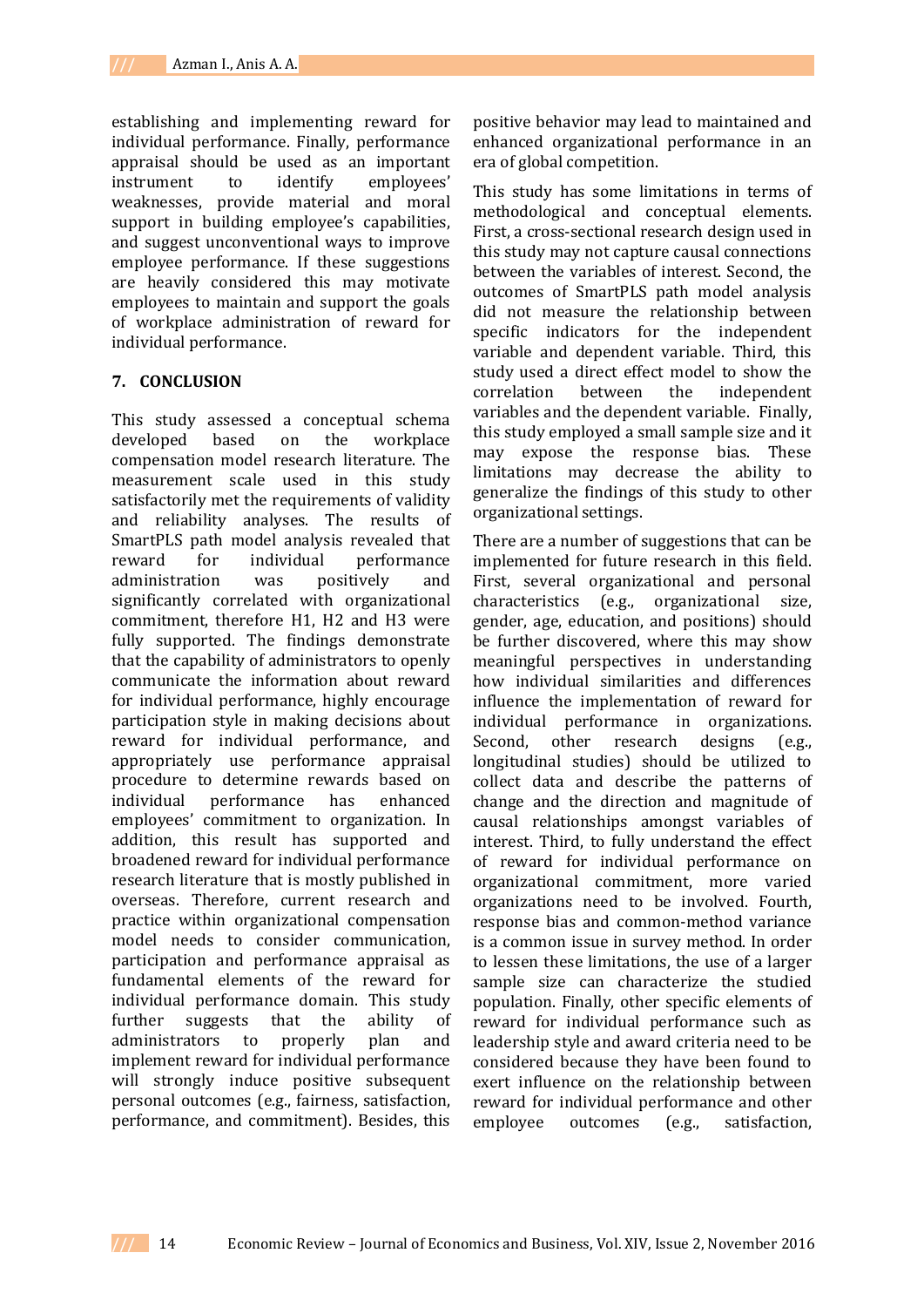performance, and commitment) (Newman et al. 2016; Martocchio, 2015). The significance of these issues needs to be further explored in future study.

### **8. ACKNOWLEDGEMENT**

We would like to thank the Ministry of Higher Education, Malaysia and Centre for Research and Instrumentation (CRIM), UKM for supporting this study under the Fundamental Research Grant Scheme (FRGS). (Project code: FRGS/1/2014/SS05/UKM/02/7).

### **9. REFERENCES**

- 1. Adams, J.S., 1963. Towards an understanding of inequity. *The Journal of Abnormal and Social Psychology*, *67*(5), p.422.
- 2. Anuar, A., Ismail, A. and Abdin, F., 2014. Administrator's role in performance pay system as a determinant of job satisfaction. *Sains Humanika*, *2*(2).
- 3. Armstrong, M. and Taylor, S., 2014. *Armstrong's handbook of human resource management practice*. Kogan Page Publishers.
- 4. Auh, S. and Menguc, B., 2013. Knowledge sharing behaviors of industrial salespeople: An integration of economic, social psychological, and sociological perspectives. *European Journal of Marketing*, *47*(8), pp.1333-1355.
- 5. Barclay, D., Higgins, C. and Thompson, R., 1995. The partial least squares (PLS) approach to causal modeling: Personal computer adoption and use as an illustration. *Technology studies*, *2*(2), pp.285-309.
- 6. Belfield, R. and Marsden, D., 2003. Performance pay, monitoring environments, and establishment performance. *International Journal of Manpower*, *24*(4), pp.452-471.
- 7. Brown, M., Hyatt, D. and Benson, J., 2010. Consequences of the performance appraisal experience. *Personnel Review*, *39*(3), pp.375- 396.
- 8. Chin, W.W., 2001. PLS-Graph user's guide. *CT Bauer College of Business, University of Houston, USA*.
- 9. Chin, W.W., Marcolin, B.L. and Newsted, P.R., 2003. A partial least squares latent variable modeling approach for measuring interaction effects: Results from a Monte Carlo simulation study and an electronicmail emotion/adoption study. *Information systems research*, *14*(2), pp.189-217.
- 10. Creswell, J.W., 2013. *Qualitative inquiry and research design: Choosing among five approaches*. Sage.
- 11. Downs, C.W. and Hazen, M.D., 1977. A factor analytic study of communication satisfaction. *Journal of business communication*, *14*(3), pp.63-73.
- 12. F. Hair Jr, J., Sarstedt, M., Hopkins, L. and G. Kuppelwieser, V., 2014. Partial least squares structural equation modeling (PLS-SEM) An emerging tool in business research. *European Business Review*, *26*(2), pp.106-121.
- 13. Fornell, C. and Larcker, D.F., 1981. Evaluating structural equation models with unobservable variables and measurement error. *Journal of marketing research*, pp.39- 50.
- 14. Geisser, S., 1975. The predictive sample reuse method with applications. *Journal of the American Statistical Association*, *70*(350), pp.320-328.
- 15. Greenberg, J. and Colquitt, J.A. eds., 2013. *Handbook of organizational justice*. Psychology Press.
- 16. Henseler, J. and Chin, W.W., 2010. A comparison of approaches for the analysis of interaction effects between latent variables using partial least squares path modeling. *Structural Equation Modeling*, *17*(1), pp.82-109.
- 17. Ismail, A., Mashkuri, A.H., Sulaiman, A.Z. and Hock, W.K., 2011. Interactional justice as a mediator of the relationship between pay for performance and job satisfaction. *Intangible Capital*, *7*(2), pp.213- 235.
- 18. Ismail, A., Mohamed, H.A.B., Hamid, N.S., Sulaiman, A.Z., Girardi, A. and Abdullah, M.M.B., 2011. Relationship between performance based pay, interactional justice

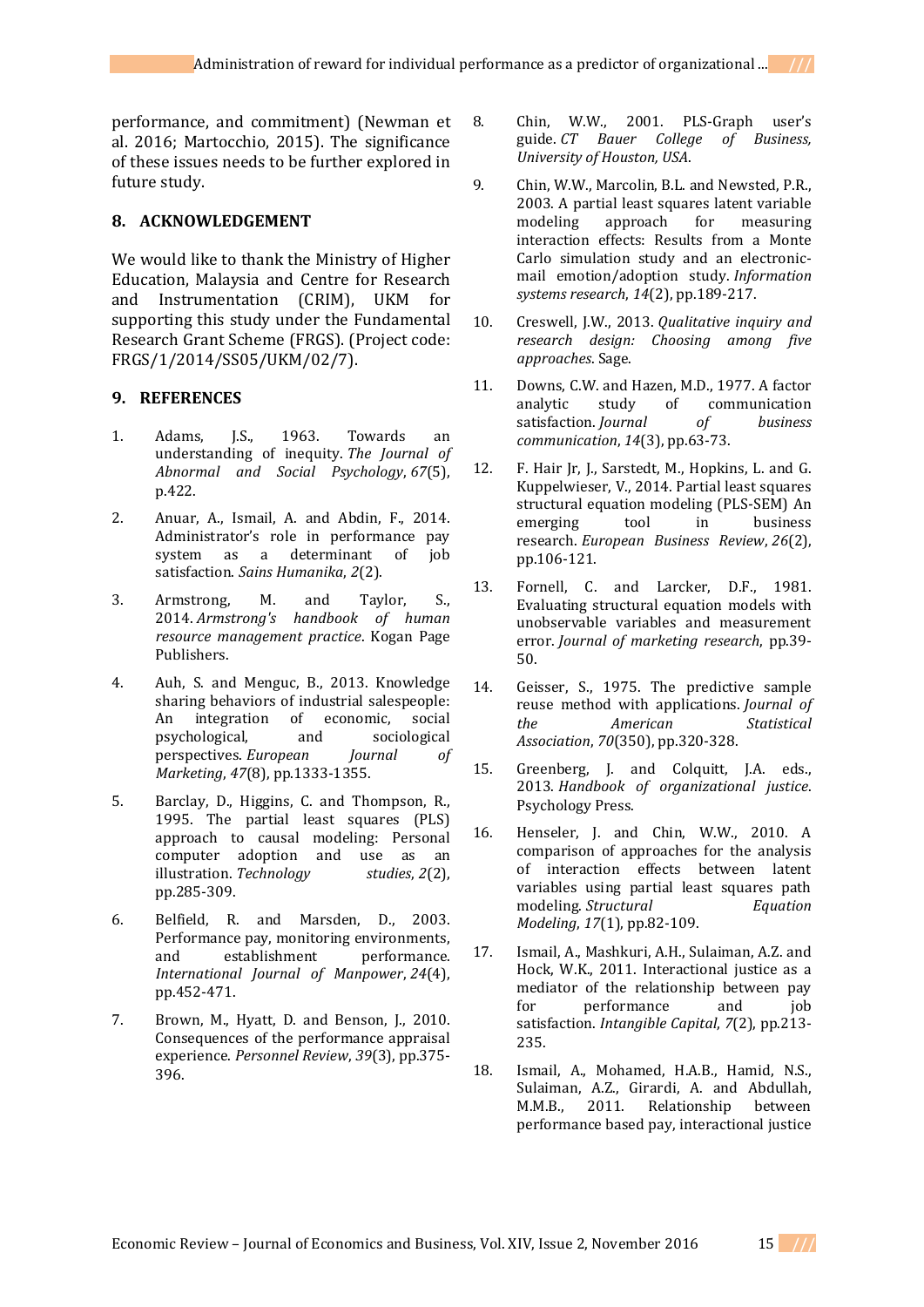and job satisfaction: A mediating model approach. *International Journal of Business and Management*, *6*(11), p.170.

- 19. Ismail, A., Mohammad Fuad, Z., Aimi, A., Hasan Al-Banna, M. and Rashidi, A., 2014. Effect of manager's role in performance based pay on employee outcomes. *Global Journal Al-Thaqafah*, *4*(2), pp.41-58.
- 20. Kalb, K.B., Cherry, N.M., Kauzloric, J., Brender, A., Green, K., Miyagawa, L. and Shinoda‐Mettler, A., 2006. A Competency‐ Based Approach to Public Health Nursing Performance Appraisal. *Public Health Nursing*, *23*(2), pp.115-138.
- 21. Kim, D.O., 1999. Determinants of the survival of gainsharing programs. *Industrial & labor relations review*, *53*(1), pp.21-42.
- 22. Lazear, E.P. and Rosen, S., 1979. Rank-order tournaments as optimum labor contracts.
- 23. Lee, C., Law, K.S. and Bobko, P., 1999. The importance of justice perceptions on pay effectiveness: A two-year study of a skillbased pay plan. *Journal of Management*, *25*(6), pp.851-873.
- 24. Martocchio, J.J., 2015. Strategic Compensation: A Human Resource Management Approach.
- 25. McCausland, W.D., Pouliakas, K. and Theodossiou, I., 2005. Some are punished and some are rewarded: A study of the impact of performance pay on job satisfaction. *International Journal of Manpower*, *26*(7/8), pp.636-659.
- 26. McShane, S.L. and Von Glinow, M.A., 2015. Organizational Behavior 7/e.
- 27. Meyer, J.P. and Allen, N.J., 1991. A threecomponent conceptualization of organizational commitment. *Human resource management review*, *1*(1), pp.61- 89.
- 28. Meyer, J.P., Allen, N.J. and Allen, N.J., 1997. *Commitment in the workplace*. Sage Publications.
- 29. Mowday, R.T., Steers, R.M. and Porter, L.W., 1979. The measurement of organizational commitment. *Journal of vocational behavior*, *14*(2), pp.224-247.
- 30. Newman, J.M., Gerhart, B. & Milkovich, G.T., 2016. Compensation 12th ed., Europe, United States: McGraw Hill Education.
- 31. Nunnally, J.C., 81. Bernstein, IH (1994). Psychometric theory. *New York: McGraw-Hill*.
- 32. Ong Kelly, K., Yun Angela Ang, S., Ling Chong, W. and Sheng Hu, W., 2008. Teacher appraisal and its outcomes in Singapore primary schools. *Journal of Educational Administration*, *46*(1), pp.39-54.
- 33. Osterloh, M., 2014, May. Viewpoint: why variable pay-for-performance in healthcare can backfire: Evidence from psychological economics. In D. Fabian Homberg, Dr Vurain Tabvuma and Professor Klaus Heine ed.,, *Evidence-based HRM: a Global Forum for Empirical Scholarship* (Vol. 2, No. 1, pp. 120- 123). Emerald Group Publishing Limited.
- 34. Ringle, C.M., Wende, S. and Will, A., 2005. SmartPLS 2.0 (beta).
- 35. Rozila, A.,2013. Compensation system and organizational commitment: The case of Langkawi hotels. *e-Journal of Business, Economics and Social Sciences* pp.120-138.
- 36. Sabeen, Z. and Mehbob, A.A.A., 2008. Perceived fairness of and satisfaction with employee performance appraisal and its impact on overall job satisfaction. *The Business Review, Cambridge*, *10*(2), pp.185- 192.
- 37. Salim, S.S., Roszaide, S., Ismail, A. and Yussof, I., 2015. Peranan sistem ganjaran berdasarkan prestasi dalam meningkatkan komitmen organisasi: Kajian kes penjawat awam di Putrajaya dan Selangor, Malaysia. *Geografia: Malaysian Journal of Society and Space*, *11*(10), pp.51-62.
- 38. Scott, D., Sperling, R., McMillen, T. and Bowbin, B., 2008. Rewards Communication and Pay Secrecy.
- 39. Scott, D.J., Stohler, C.S., Egnatuk, C.M., Wang, H., Koeppe, R.A. and Zubieta, J.K., 2007. Individual differences in reward responding explain placebo-induced expectations and effects. *Neuron*, *55*(2), pp.325-336.
- 40. Sekaran, U. and Bougie, R., 2011. Research method for business: A skill building approach.
- 41. Shaed, M.M., Ishak, S. and Ramli, Z., 2015. Employees' Participation in Decision Making (PDM): A literature survey.